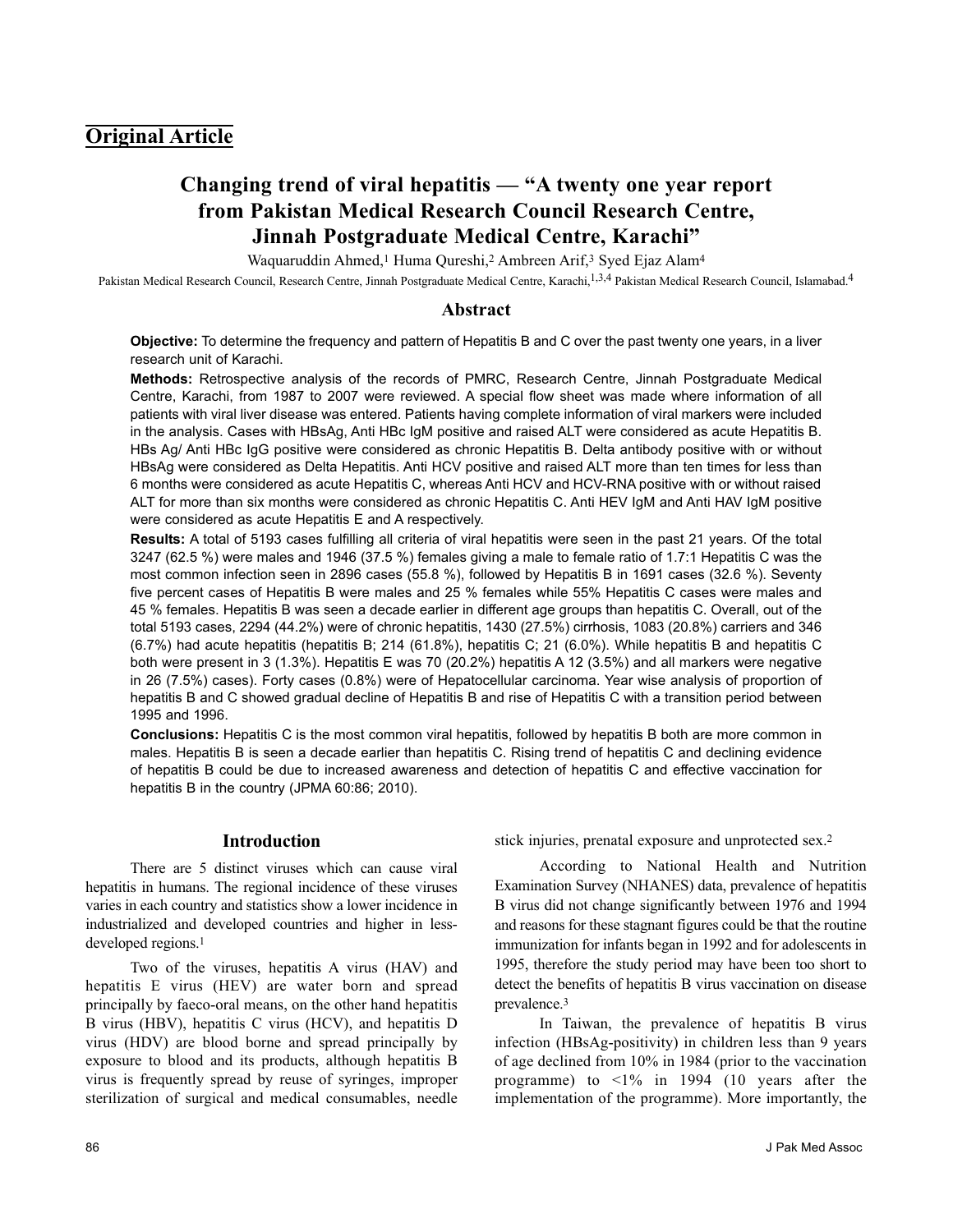annual incidence of hepatocellular carcinoma in children decreased from 0.52 per 100,000 in 1974-1984 to 0.13 per 100,000 in 1984-1986.<sup>4</sup>

At the end of second millennium, chronic hepatitis C virus infection (HCV) was recognized as a major public health problem. The global prevalence of chronic hepatitis C virus infection is around 3% with extremely low hepatitis C virus prevalence (0.1%) reported among blood donors in U.K and Scandinavian countries and highest prevalence (28%) reported from Egypt.<sup>5</sup>

Hepatitis B and C are the major causes of chronic liver diseases in Pakistan. Using meta analysis of the previous 10 years data, it has been found that the prevalence of hepatitis B virus in Pakistan is around 3-4%<sup>6</sup> and hepatitis C virus is around 5-7%.<sup>7</sup>

Some parts of the country show higher frequency for hepatitis B and hepatitis C virus. Both viruses spread though blood, its products and body secretions. For the prevention of hepatitis B virus a potent vaccine is available which has over 95% protection rates. It was introduced in Pakistan in early 80s and incorporated in Expanded Programme of Immunization (EPI) in 2000. Many children and adults have been vaccinated through awareness, campaigns and medical camps throughout the country. It is time that we should see the drop in hepatitis B virus especially chronic liver disease. Unfortunately, no vaccine is available for hepatitis C virus . In Pakistan the frequency of hepatitis C virus appears to be increasing and the possible sources include frequent use of therapeutic injections for minor ailments, improper sterilization of invasive medical devices and unscreened blood transfusions.<sup>8</sup>

Present review was done to determine the frequency and pattern of hepatitis B and C over the past twenty one years.

#### **Patients and Methods**

Records of patients visiting the out-patients department of Pakistan Medical Research Council (PMRC) Research Centre, Jinnah Postgraduate Medical Centre, Karachi, for the diagnosis or treatment for liver disease was analyzed over the last 21 years (1987 to 2007). The analysis included demographic parameters like age, gender, liver function tests and viral markers.

The data was put on an excel flow sheet where information of all patients with liver disease was entered. Only patients having complete information of viral markers were finally included in the analysis. Cases with HBsAg and anti HBc IgM positive and raised ALT were considered acute Hepatitis B. HBsAg / Anti HBc IgG positive were considered chronic Hepatitis B. Delta antibody positive with HBsAg were considered Delta Hepatitis. Anti HCV positive and raised ALT more than ten times for less than 6 months were considered as acute Hepatitis C. Those cases of hepatitis C who were HCV-RNA positive with or without raised ALT for more than six months were considered chronic Hepatitis C. Anti HEV IgM and anti HAV IgM positive were considered as acute Hepatitis E and A respectively.

## **Results**

A total of 5193 patients with hepatitis were seen, out of these 3247 (62.5 %) were males and 1946 (37.5 %) females. Patients with chronic hepatitis were 2294 (44.1%), 1430 (27.5%) cirrhosis, 1083 (20.8%) carriers and 346  $(6.7\%)$  cases had acute hepatitis [(hepatitis B; 214  $(61.8\%)$ ) cases, hepatitis C; 21 (6.0%), both hepatitis B and hepatitis C virus; 3 (1.3%), hepatitis E; 70 (20.2%), hepatitis A; 12 (3.5%) and all markers negative 26 (7.5%) cases)]. Forty cases (0.8%) were of hepatocellular carcinoma. Further break up of the cases is given in the Table.

Hepatitis B was prevalent predominantly in the age group of 20 - 39 years in both genders. Hepatitis C was seen with a maximum frequency in the age group of 30 - 49



**HBV: Hepatitis B Virus Infection; HCV: Hepatitis C Virus Infection.**

Figure: Changing trend of HBV and HCV over the past twenty years at Pakistan National Research Council Liver Research Unit of Jinnah Postgraduate Medical Centre, Karachi.

years. Hepatitis B and C both were more prevalent amongst males. Seventy five percent of Hepatitis B cases were male and 25 % female. Fifty five percent of Hepatitis C patients were male and 45 % female. Associated Delta virus was present in 185 (10.9 %) of HBV infected patients. One hundred thirty five had co infection and 50 patients had super infection. Amongst the total cases 294 were having all markers negative, out of these 183 had cirrhosis, 81 chronic hepatitis, 26 (7.5%) acute hepatitis and 4 hepatocellular carcinoma.

Year wise analysis of the case of hepatitis B and C shows that, hepatitis B was more prevalent till 1995 and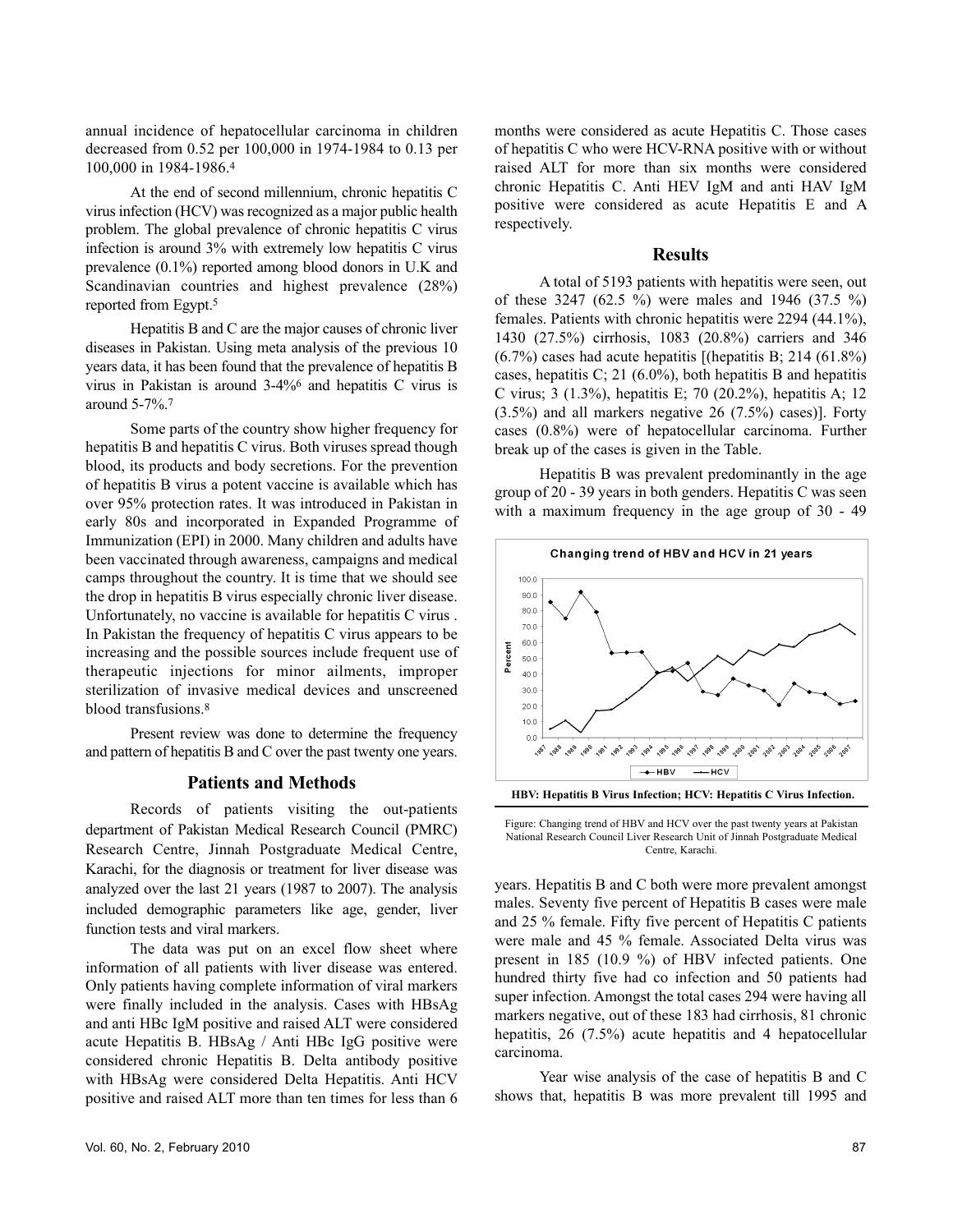| <b>Status of infection</b> | <b>Viral Hepatitis</b> |        |                 |                          |                          |            |             |               |
|----------------------------|------------------------|--------|-----------------|--------------------------|--------------------------|------------|-------------|---------------|
|                            | HBV(N)                 | HCV(N) | HBV and HCV (N) | HEV(N)                   | HAV(N)                   | Others (N) | Total $(N)$ | $\frac{0}{0}$ |
| Acute                      | 214                    | 21     |                 | 70                       | 12                       | 26         | 346         | 6.7           |
| Chronic hepatitis          | 541                    | 1548   | 124             | $\overline{\phantom{0}}$ | $\overline{\phantom{a}}$ | 81         | 2294        | 44.2          |
| Carrier                    | 523                    | 520    | 40              | $\overline{\phantom{0}}$ | $\overline{\phantom{a}}$ | -          | 1083        | 20.8          |
| Cirrhosis                  | 397                    | 788    | 62              | -                        | $\overline{\phantom{0}}$ | 183        | 1430        | 27.5          |
| HCC                        | 16                     | 19     |                 | $\overline{\phantom{0}}$ | $\overline{\phantom{0}}$ | 4          | 40          | 0.8           |
| Total                      | 1691                   | 2896   | 230             | 70                       | 12                       | 294        | 5193        | 100.0         |

**Table: Frequency of viral hepatitis over the past twenty years at Pakistan National Research Council liver research unit of Jinnah Postgraduate National Centre, Karachi.**

HBV: Hepatitis B Virus; HCV: Hepatitis C Virus; HAV: Hepatitis A Virus; HCC: Hepatocellular Carcinoma; HEV: Hepatitis E Virus.

1996; thereafter a proportionate decline of hepatitis B and gradual rise of hepatitis C was observed as evident by Figure.

## **Discussion**

The frequency of hepatitis C in the present study is 55.8 % which is much higher than the 40.8% reported earlier.[9] This high frequency of hepatitis C could be the reflection of high incidence in the community and increased detection from the existing pool of cases, with increased awareness. Various studies in different populations in Pakistan report a disease prevalence between 4.6 to 23.8 %.<sup>10</sup>

The prevalence of HCV in chronic liver disease cases in some previous studies was  $16.6 \%$ <sup>11</sup> while recent studies show a much higher figure of 60-70 %.<sup>12</sup>

In the present study the frequency of hepatitis B was 32.6 %. The disease showed a progressive peak till 1990 and then a gradual decline. Small peaks were seen in the last ten years. The decrease in frequency may be related to the implementation of the vaccination programme for hepatitis B while small peaks might be due to increasing trend towards screening and awareness of hepatitis B virus which is already existing in the community. There is a sharp decline in hepatitis B after 1995 while HCV showed a rising trend as reported earlier.<sup>13</sup>

The epidemiology of hepatitis A virus is highly influenced by personal and public hygiene. The disease has almost vanished in developed and industrialized countries of northern and western Europe and North America.<sup>14</sup> Although hepatitis A is pandemic in Pakistan<sup>15</sup> with mini epidemics occurring during the summer and rainy season. However, a low frequency of hepatitis A in this cohort of patients was due to the sample size being mainly of adult population.

Since universal vaccination against hepatitis B in USA and other developed countries the seroprevalence of delta infection has drastically gone down.<sup>16</sup> Seroprevalence of delta virus is low in blood donors (1.4% to 8%), mental institutions with low percutaneous or mucosal exposure, and is highest in those with repeated percutaneous exposures such as injection drug users (20-53%) and haemophiliacs (48-80%).<sup>17,18</sup>

Among patients with chronic hepatitis B virus infection referred to gastroenterologists, the hepatitis D virus seroprevalence rates vary from 13% to 41% with an average of 27%19,20 which is quite high when compared to the prevalence in the present study of 10.9%.

Hepatitis E has a universal distribution as seen by a positive anti-HEV in every country where it has been checked. For example 1-5% of healthy blood donors in United States were found positive for anti-HEV,<sup>21</sup> a prevalence of antibody 10 times higher than that for anti-HCV.<sup>22</sup>

Low prevalence of hepatitis E virus in this study is due to the recognition of this centre as a chronic liver disease centre, hence, mostly patients with hepatitis B virus and hepatitis C virus present.

Very interesting aspect highlighted in this study is the changing pattern of viral hepatitis over the two decades. Hepatitis B was the commonest virus for chronic liver disease before 1995-1996, but after the identification of HCV virus now this is becoming the predominant etiological agent for chronic liver disease in our patients and same is reported by other workers.<sup>23</sup>

## **Conclusion**

Hepatitis C is the most common viral hepatitis, followed by hepatitis B both are more common in males. Hepatitis B is seen a decade earlier than hepatitis C. Rising trend of hepatitis C and declining evidence of hepatitis B could be due to increased awareness and detection of hepatitis C and effective vaccination for hepatitis B in the country. However, the drawback in this study is that it is a hospital based data of only one centre, and hence a referral bias cannot be excluded. We suggest larger population based studies to confirm our findings.

#### **References**

- 1. Surveillance for Acute Viral Hepatitis The United States, 2007. (Online) Cited on January 1, 2010. Available from URL: did4@cde.gov.
- 2. Hepatitis B. WHO Definition of Hepatitis B Virus. (Online) 2009 (Cited 2009 August 24). Available from URL: http://www.who.int/mediacentre/factsheets/fs204/en/.
- 3. Coleman PJ, McQuillan GM, Moyer LA, Lambert SB, Margolis HS. Incidence of hepatitis B virus infection in the United States, 1976-1994: